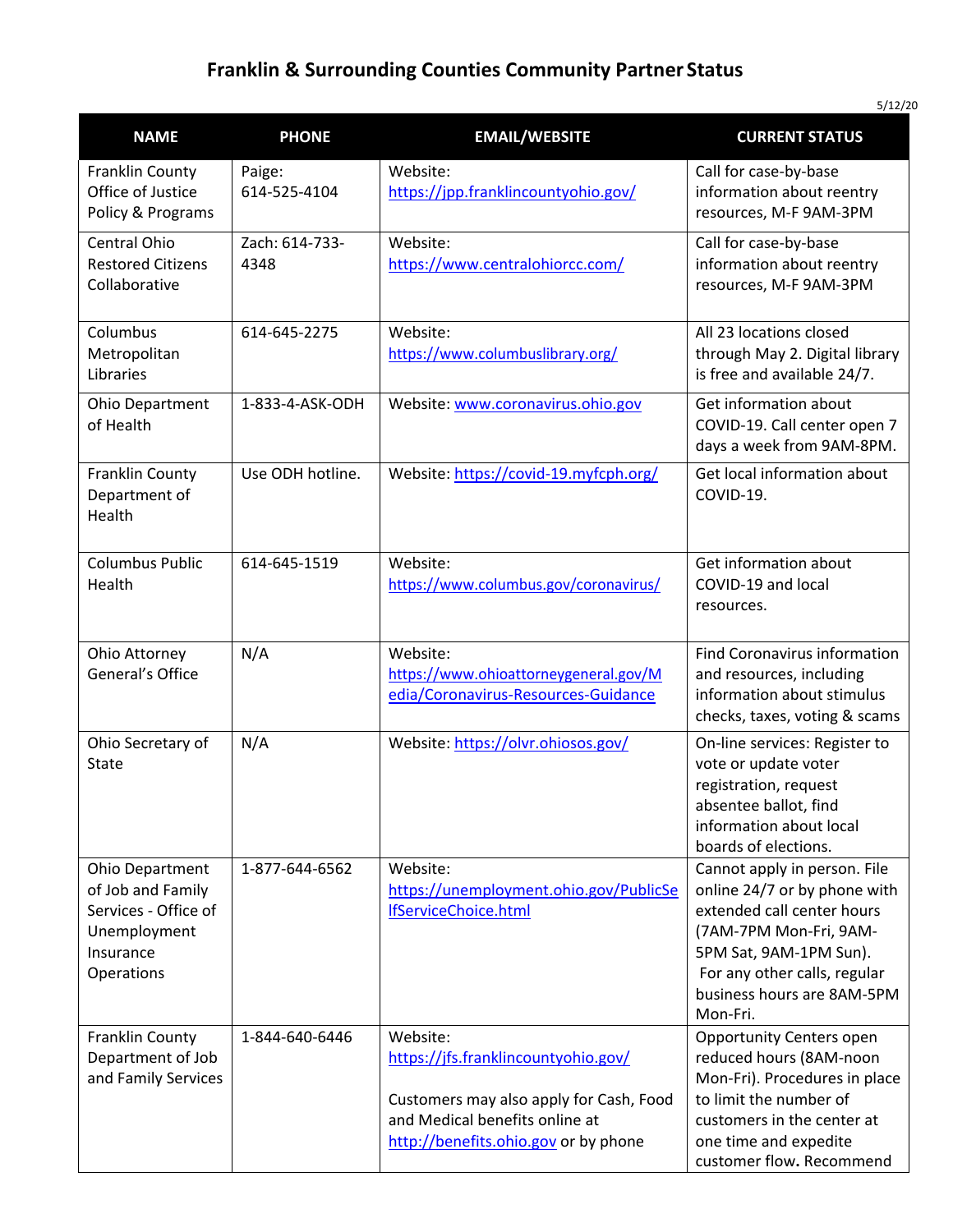|                                                               |                                             | dialing our County Shared Services Line<br>1-844-640-6446.                                                                                                                                                                                                                                                 | using online services and/or<br>telephone options. APA<br>clients should contact their<br>PO or Reentry Coordinator to<br>connect with the JFS Reentry<br>Outreach Team.                                                                                                                                                                                                 |
|---------------------------------------------------------------|---------------------------------------------|------------------------------------------------------------------------------------------------------------------------------------------------------------------------------------------------------------------------------------------------------------------------------------------------------------|--------------------------------------------------------------------------------------------------------------------------------------------------------------------------------------------------------------------------------------------------------------------------------------------------------------------------------------------------------------------------|
| Ohio Means Jobs-<br>Columbus-Franklin<br>County               | 614-559-5052                                | Website: https://www.omjcfc.org/                                                                                                                                                                                                                                                                           | Office closed. Talent<br><b>Development Specialists</b><br>available by phone and<br>email.<br>Offering virtual workshops<br>and hiring events on the<br>website.                                                                                                                                                                                                        |
| Franklin County<br>Child Support<br>Enforcement<br>Agency     | Client Information<br>Line:<br>614-525-3275 | Email:<br>Franklin_CSEA_CustomerAssistance@jfs.<br>ohio.gov<br>Website:<br>https://support.franklincountyohio.gov/<br>Child Support Customer Service Portal:<br>http://jfs.ohio.gov/Ocs/CustServWebPort<br>alWelcome2.stm<br>Make a Payment: https://su<br>pport.franklincountyohio.gov/Make-a-<br>Payment | Lobby closed to the public.<br>Payment Window open with<br>limited hours: 8AM-12PM<br>Mon-Fri with staff reduced<br>by 50%. Recommend use of<br>phone, email or on-line<br>options.                                                                                                                                                                                      |
| Franklin County<br><b>Municipal Court</b><br>Self Help Center | N/A                                         | http://www.fcmcselfhelpcenter.org/                                                                                                                                                                                                                                                                         | Closed to the public. Center<br>staff available to answer<br>questions via chat function<br>on the website, weekdays<br>from 9AM-3PM. Brief Advice<br>clinics and Housing Stability<br>Workshops cancelled until<br>further notice.                                                                                                                                      |
| Ohio Bureau of<br><b>Motor Vehicles</b>                       | 844-644-6268                                | Website: https://bmv.ohio.gov/                                                                                                                                                                                                                                                                             | Offices closed and all services<br>discontinued except for<br>issuance and renewal of<br>commercial driver licenses<br>and commercial knowledge<br>exams at select locations.<br><b>Expiration of current licenses</b><br>and identification cards will<br>be extended. Check website<br>for on-line services. Live chat<br>for questions available 8AM-<br>5PM Mon-Fri. |
| Ohio Department<br>of Health - Vital<br><b>Statistics</b>     | 614-466-3543                                | Email: vitalstat@odh.ohio.gov<br>Website:<br>https://odh.ohio.gov/wps/portal/gov/od<br>h/know-our-programs/vital-<br>statistics/Vital-Statistics                                                                                                                                                           | Office closed; staff working<br>remotely. Birth certificates<br>can be requested on-line but<br>may be delayed. Email to<br>start the process.                                                                                                                                                                                                                           |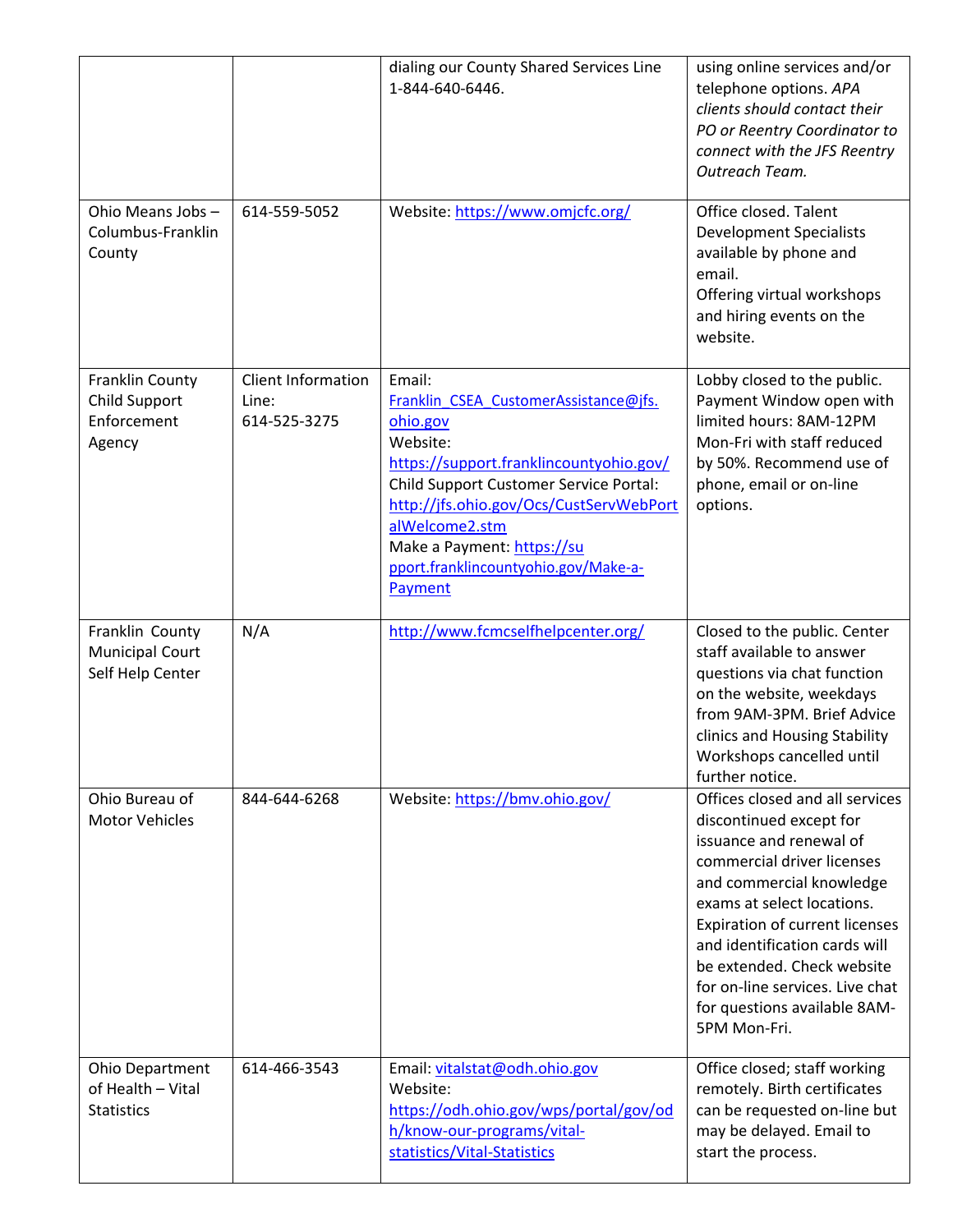| <b>Columbus Public</b><br>Health - Vital<br><b>Statistics</b> |                                                                                                                                                  | Email: VS@columbus.gov<br>Website:<br>https://www.columbus.gov/publichealth<br>/programs/Birth-and-Death-Records/ | Walk-in services for birth<br>certificates not available.<br>Applications can be submitted<br>by phone or mail or on-line<br>through vitalchek.                                                                    |
|---------------------------------------------------------------|--------------------------------------------------------------------------------------------------------------------------------------------------|-------------------------------------------------------------------------------------------------------------------|--------------------------------------------------------------------------------------------------------------------------------------------------------------------------------------------------------------------|
| Vitalchek                                                     | 877-648-0605                                                                                                                                     | Website: www.vitalchek.com                                                                                        | May be delays in on-line<br>requests and customer<br>service inquiries.                                                                                                                                            |
| <b>Social Security</b><br>Administration                      | Downtown<br>Columbus:<br>1-866-964-1723<br>Columbus West:<br>1-866-656-0178<br>Worthington:<br>1-866-789-0957<br>National:<br>1-800-772-1213     | Website: https://www.ssa.gov/                                                                                     | Critical services continue, but<br>offices closed for in-person<br>services. Check the website<br>for available on-line services<br>before calling a local field<br>office or national hotline.                    |
| HandsOn<br>Central Ohio                                       | For resources, dial<br>2-1-1 or call 614-<br>221-6766.<br>For the Foodline,<br>call 614-341-2282<br>or text "Food" to<br>614-702-7772            | Website:<br>https://handsoncentralohio.org/<br>Instragram: handsoncentralohio                                     | Normal operations. Call or<br>search website 24/7.                                                                                                                                                                 |
| Central Ohio<br><b>Transit Authority</b>                      | 614-228-1776                                                                                                                                     | Website: https://www.cota.com/<br>Subscribe for rider alerts:<br>https://www.cota.com/rider-alerts-<br>subscribe/ | Fare collection temporarily<br>suspended. Major service<br>changes with some lines not<br>in service. Essential travel<br>only. Riders must wear a face<br>mask (medical or home-<br>made).                        |
| <b>NetCare Access</b>                                         | Anyone in crisis is<br>encouraged to call<br>the Netcare Crisis<br>Line at 614-276-<br>2273 (CARE) for<br>further assistance<br>and information. | Website: http://netcareaccess.org/<br>Instragram: netcareaccess                                                   | Not accepting walk-ins, law<br>enforcement referrals or<br>other referrals at this time.<br>All other Netcare Access<br>services are fully operational;<br>the above applies to Crisis<br>Services only.           |
| Primary One<br>Health                                         | 614-645-5500                                                                                                                                     | Website:<br>https://www.primaryonehealth.org/                                                                     | If you experience unusual<br>respiratory illness symptoms<br>such as fever, cough,<br>difficulty breathing, and<br>fatigue please CALL YOUR<br>PRIMARYONE HEALTH<br>PRACTITIONER FIRST FOR<br>ADVICE AND GUIDANCE. |
| <b>Faith Mission</b><br><b>Health Center</b>                  | 614-224-6617<br>(Option 3 to<br>schedule an<br>appointment)                                                                                      | Website:<br>https://lssnetworkofhope.org/faithmissio<br>n/services/health-center/                                 | Not accepting walk-in<br>patients. Call to schedule an<br>appointment.                                                                                                                                             |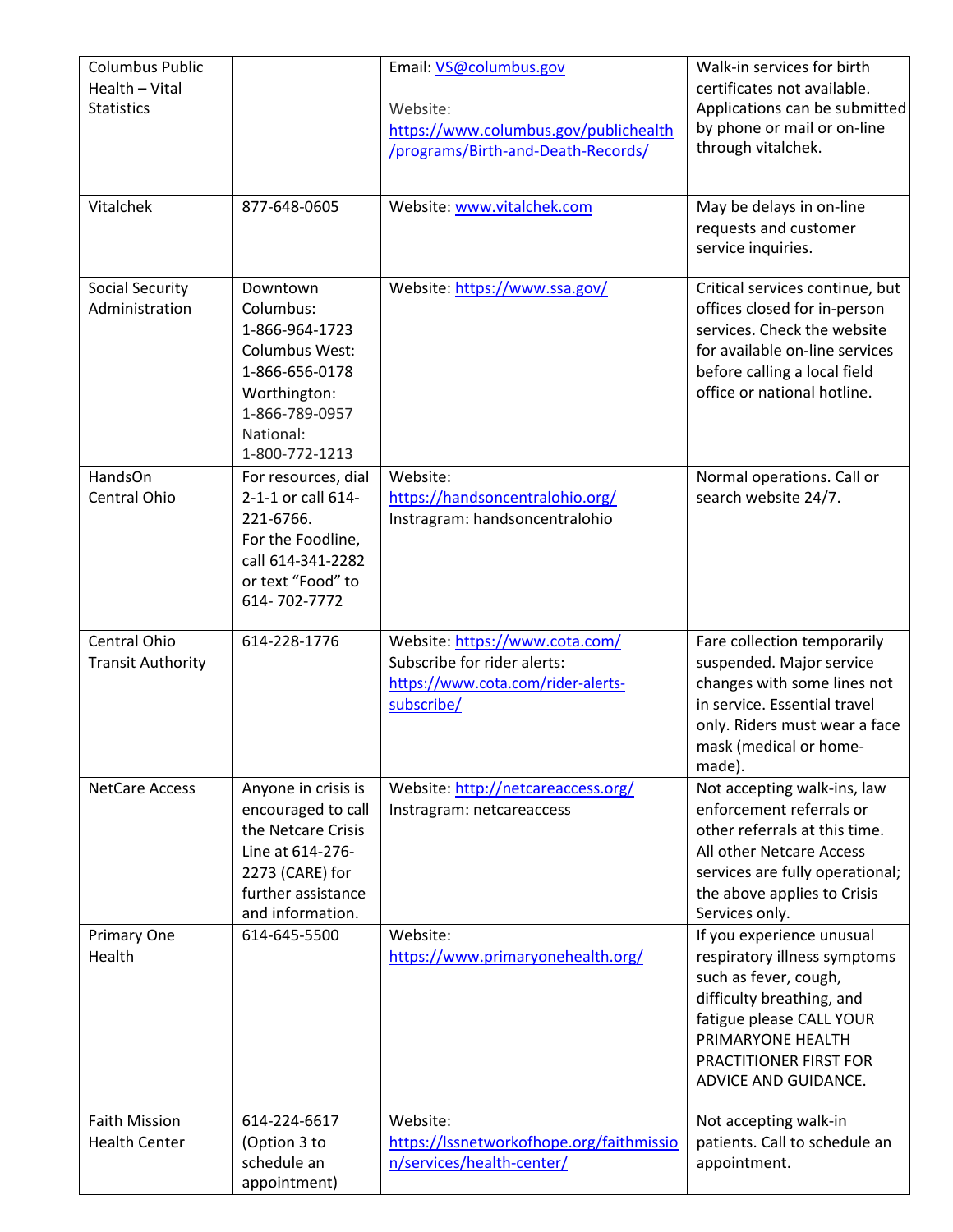| The PEER Center                                         | Warmline<br>available 9AM-<br>3AM daily. 614-<br>358-TALK (8255) | Email: info@thepeercenter.org<br>Website: https://thepeercenter.org/<br>Instragram: the_p.e.e.r_center | In-person peer support<br>services are suspended.<br>Warmline hours expanded.                                                                                                                                                                                          |
|---------------------------------------------------------|------------------------------------------------------------------|--------------------------------------------------------------------------------------------------------|------------------------------------------------------------------------------------------------------------------------------------------------------------------------------------------------------------------------------------------------------------------------|
| The Open Shelter                                        | 614-222-2885                                                     | Email: openshelter@att.net<br>Website: http://theopenshelter.org/                                      | Open regular hours (10AM-<br>2PM Mon-Fri). Using social<br>distancing; limited number of<br>people allowed inside at one<br>time.                                                                                                                                      |
| The Columbus<br>Dream Center                            | N/A                                                              | Website:<br>https://www.columbusdreamcenter.org/                                                       | No indoor services provided.<br>Providing breakfast bags and<br>to-go lunches and dinners<br>Mon-Fri.                                                                                                                                                                  |
| Legal Aid Society of<br>Columbus                        | Main: 614-224-<br>8374<br>Intake: 614-241-<br>2001               | Website:<br>https://www.columbuslegalaid.org/                                                          | Office closed; not accepting<br>walk-ins. For immediate<br>help, please contact our<br>intake department 9:30AM-<br>3:30PM Mon-Fri.                                                                                                                                    |
| <b>Alvis Reentry</b><br>Center                          | 614-252-0660                                                     | Website: https://alvis180.org/<br>Instagram: 180degreeimpact                                           | Call first; minimal staff on-<br>site. Will coordinate remote<br>services. 8:30AM-4:30PM<br>Mon-Fri.                                                                                                                                                                   |
| <b>IMPACT</b><br><b>Community Action</b>                | 614-252-2799                                                     | Website: https://www.impactca.org/<br>Instragram: impactcommunityaction                                | Open regular hours (8AM-<br>5PM Mon-Fri) for essential<br>services. Some services<br>suspended or postponed.<br>Providing Reentry Program<br>by video mid-April. Call Todd<br>Lewis to enroll.                                                                         |
| CEO - Center for<br>Employment<br>Opportunities         | General:<br>$614 - 708 - 0888 -$<br>Direct:<br>614-852-4483      | Email: awilliams@ceoworks.org<br>Website: www.ceoworks.org                                             | Office is closed but staff are<br>available normal hours (8:30<br>AM-4:30PM Mon-Fri).<br>Operations are limited.                                                                                                                                                       |
| <b>MCS TOUCH</b>                                        | 614-338-8733                                                     | Email: touchagency@mcstouch.org<br>Website: http://mcstouch.org/                                       | Programming suspended, but<br>staff are available by phone<br>or email 9AM-7:30PM Mon-<br>Thurs 9AM-3PM Fri.<br>Currently incarcerated<br>individuals (ODRC) who are<br>TOUCH pre-release program<br>participants can<br>communicate with TOUCH<br>staff through JPay. |
| JO.I.N. (Joint<br>Organization for<br>Inner City Needs) | 614-241-2530                                                     | Website:<br>https://columbuscatholic.org/join                                                          | Open reduced hours (10:30<br>AM-1:30PM Mon-Thurs) for<br>essential needs only. Unable<br>to assist with birth<br>certificates.                                                                                                                                         |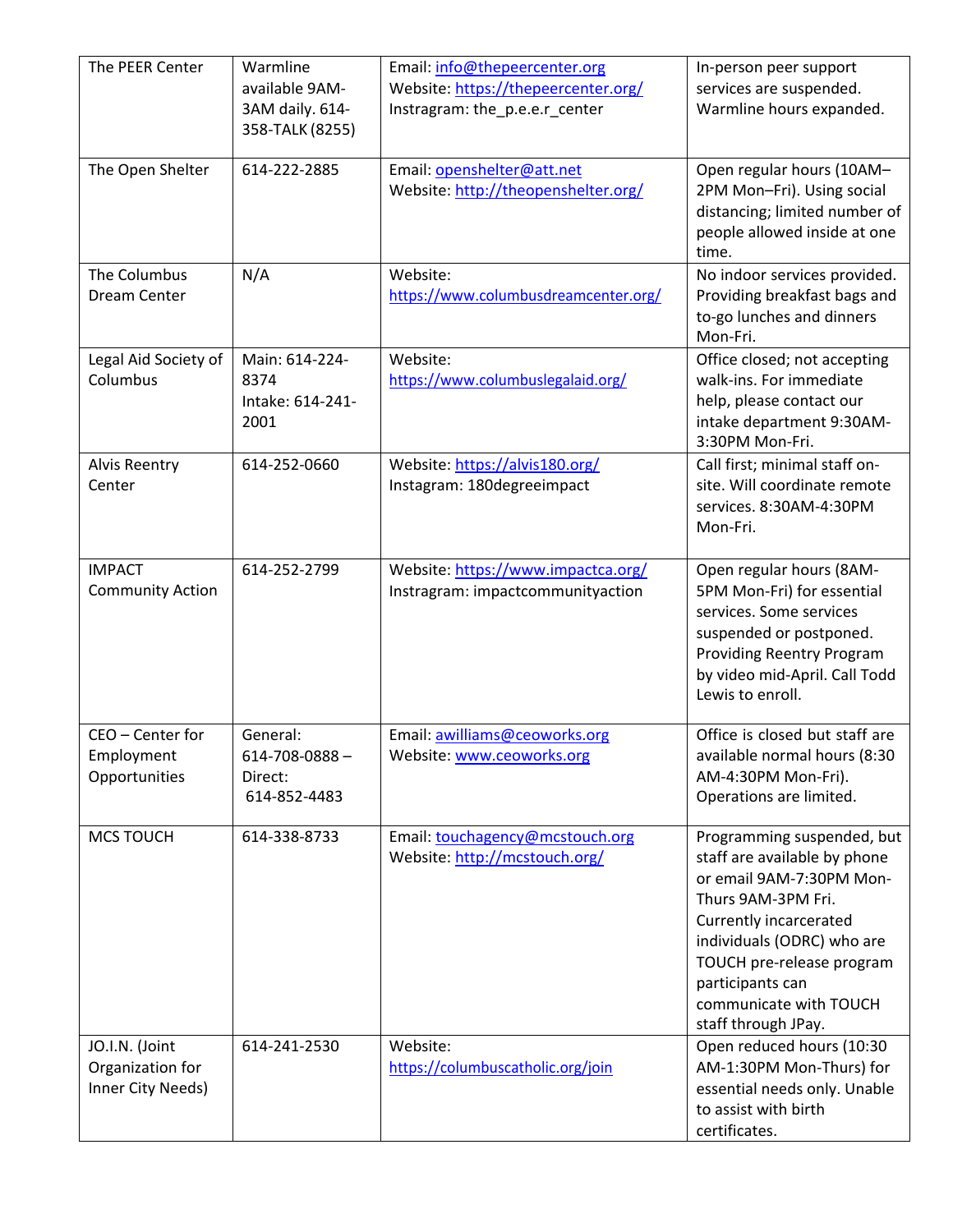| Columbus Urban<br>League - Reentry<br><b>Services</b>                                                   | Joey Green:<br>614-736-7981<br>James Moore:<br>614-747-1056              | Email: jgreen@cul.org<br>Email: jmoore@cul.org<br>Website: www.cul.org                          | Office closed; staff working<br>remotely.                                                                                                                                                                                                                                                             |
|---------------------------------------------------------------------------------------------------------|--------------------------------------------------------------------------|-------------------------------------------------------------------------------------------------|-------------------------------------------------------------------------------------------------------------------------------------------------------------------------------------------------------------------------------------------------------------------------------------------------------|
| Columbus Urban<br>League $-$<br>Eviction/Foreclosur<br>e Services                                       | Rhonda Gaines:<br>614-736-7910<br>Linda Harris:<br>614-477-5966          | Email: Rgaines@cul.org<br>Email: <b>Iharris@cul.org</b><br>Website: www.cul.org                 | Office closed; staff working<br>remotely.                                                                                                                                                                                                                                                             |
| Columbus Urban<br>League - Financial<br>Services/700 Credit<br>Score                                    | Elango Glenn:<br>614-736-9353<br>Doug Gaffney:<br>614-736-9564           | Email: eglenn@cul.org<br>Email: dgaffney@cul.org<br>Website: www.cul.org                        | Office closed; staff working<br>remotely.                                                                                                                                                                                                                                                             |
| Columbus Urban<br>League $-$<br>Employment<br>Services/Ohio<br>Means Jobs                               | Sy Saqfelhait:<br>614-559-4785                                           | Email: ssagfelhait@CUL.ORG<br>Website: www.cul.org                                              | Office closed; staff working<br>remotely.                                                                                                                                                                                                                                                             |
| Columbus Urban<br>League $-$<br>Employment<br>Services/Transition<br>s Ex-Offender<br>Services          | Larry Thomas:<br>614-372-2197                                            | Email: <i>Ithomas@cul.org</i><br>Website: www.cul.org                                           | Office closed; staff working<br>remotely.                                                                                                                                                                                                                                                             |
| Columbus Urban<br>League $-$<br>Employment<br>Services/Minority<br><b>Business Assistance</b><br>Center | Kimberly Gayle:<br>614-607-2618                                          | Email: kgayle@CUL.ORG<br>Website: www.cul.org                                                   | Office closed; staff working<br>remotely.                                                                                                                                                                                                                                                             |
| Franklin County<br><b>Veterans Service</b><br>Commission                                                | 614-525-2505                                                             | Website:<br>veteransservice@franklincountyohio.gov                                              | Some programs/services<br>suspended. Staff are working<br>remotely to help with<br>emergency food needs.<br>Fastest route to assistance is<br>to complete the financial<br>assistance application<br>(available outside the office<br>and on the website) and<br>submit by email, fax or drop<br>box. |
| <b>TAPP</b> (Training<br>Assessment<br>Placement Project)                                               | 740-360-1633                                                             | Website:<br>https://ohmanufacturing.org/tapp-<br>training-assessment-and-placement-<br>project/ | Conducting testing and<br>interviews by telephone and<br>facetime. Officer and /or<br>applicant can call.                                                                                                                                                                                             |
| Minute Men<br><b>Staffing</b>                                                                           | <b>West Columbus:</b><br>614-272-5772<br>North Columbus:<br>614-965-6800 | Website:<br>https://www.minutemeninc.com/                                                       | Open 8AM-4PM Mon-Fri,<br>following social distancing<br>guidelines.                                                                                                                                                                                                                                   |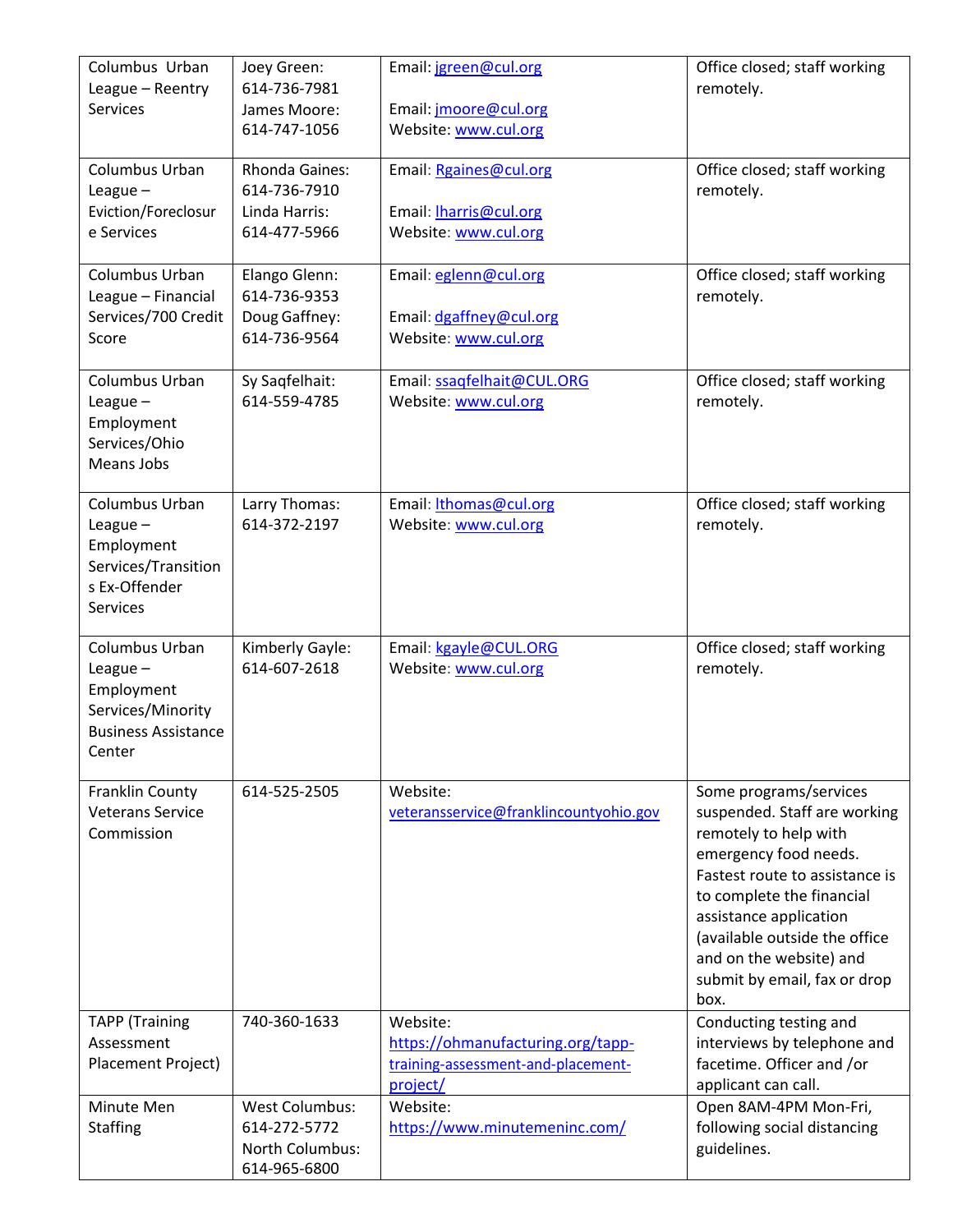| HonestJobs.co                                                      | N/A                                                                           | Website: https://honestjobs.co/                                                                        | On-line job-search and<br>application. Website<br>operating as usual. Job<br>postings updated on a<br>regular basis.                                                                          |
|--------------------------------------------------------------------|-------------------------------------------------------------------------------|--------------------------------------------------------------------------------------------------------|-----------------------------------------------------------------------------------------------------------------------------------------------------------------------------------------------|
| <b>Columbus Springs</b>                                            | 614-908-2972                                                                  | Website: https://columbussprings.com/                                                                  | All substance abuse and<br>mental health outpatient<br>programs available fully<br>online, from assessment to<br>treatment. Call 24/7 or<br>access services on-line.                          |
| <b>DELAWARE COUNTY</b>                                             |                                                                               |                                                                                                        |                                                                                                                                                                                               |
| <b>Delaware County</b><br>Reentry                                  | 740-833-<br>2573                                                              | Email: dbricker@co.delaware.oh.us                                                                      | Call and leave a message,<br>or email for information<br>about resources.                                                                                                                     |
| <b>Delaware County</b><br>Department of Job<br>and Family Services | JFS: 740-833-2300<br>Child Support:<br>740-833-2701                           | Website: https://jfs.co.delaware.oh.us/                                                                | Lobbies are open but people<br>are encouraged to do<br>business by phone.<br>Documents can be placed in<br>drop box between 7:30AM-<br>5PM.                                                   |
| Southeast<br>Healthcare                                            | 740-695-7795<br>(Delaware)                                                    | Website: https://www.southeasthc.org/                                                                  | Open. In-person visits<br>scheduled if necessary.<br>Offering telehealth for new<br>and existing clients.                                                                                     |
| <b>Bridges Community</b><br><b>Action Partnership</b>              | 740-369-3184<br>(Delaware)                                                    | Website: http://www.bridgescap.org/                                                                    | Working remotely. Call for<br>assistance or a phone<br>appointment.                                                                                                                           |
| HelpLine                                                           | Dial 2-1-1 or call<br>740-369-3316 or<br>text helpline to<br>898211.          | Website: https://helplinedelmor.org/<br><b>COVID Resources:</b><br>https://helplinedelmor.org/covid19/ | Information and referral and<br>crisis line still available 24/7.<br>Resource updates posted on-<br>line and social media.                                                                    |
| Delaware County<br>Transit                                         | 740-363-3355                                                                  | Email: information@ridedata.com<br>Website: www.delcotransit.com                                       | All fixed routes are<br>suspended. Call for Free<br>Demand Response for<br>essential trips only.                                                                                              |
| Help Me Grow                                                       | Central Ohio<br>Intake Contact is<br>Action for<br>Children: 614-<br>656-3322 | Website:<br>https://odhgateway.odh.ohio.gov/ochids<br>/public/refer                                    | One referral to Help Me<br>Grow opens the door to<br>many programs that support<br>families including Early<br>Intervention, Home Visiting,<br>Moms and Babies First, and<br>the WIC Program. |
| WIC-Women<br>Infants and<br>Children                               | 740-203-2050<br>(Delaware)                                                    | Website:<br>Submit referral online:<br>https://delawarehealth.org/women-<br>infants-children/          | Apply through central intake,<br>above, or call.                                                                                                                                              |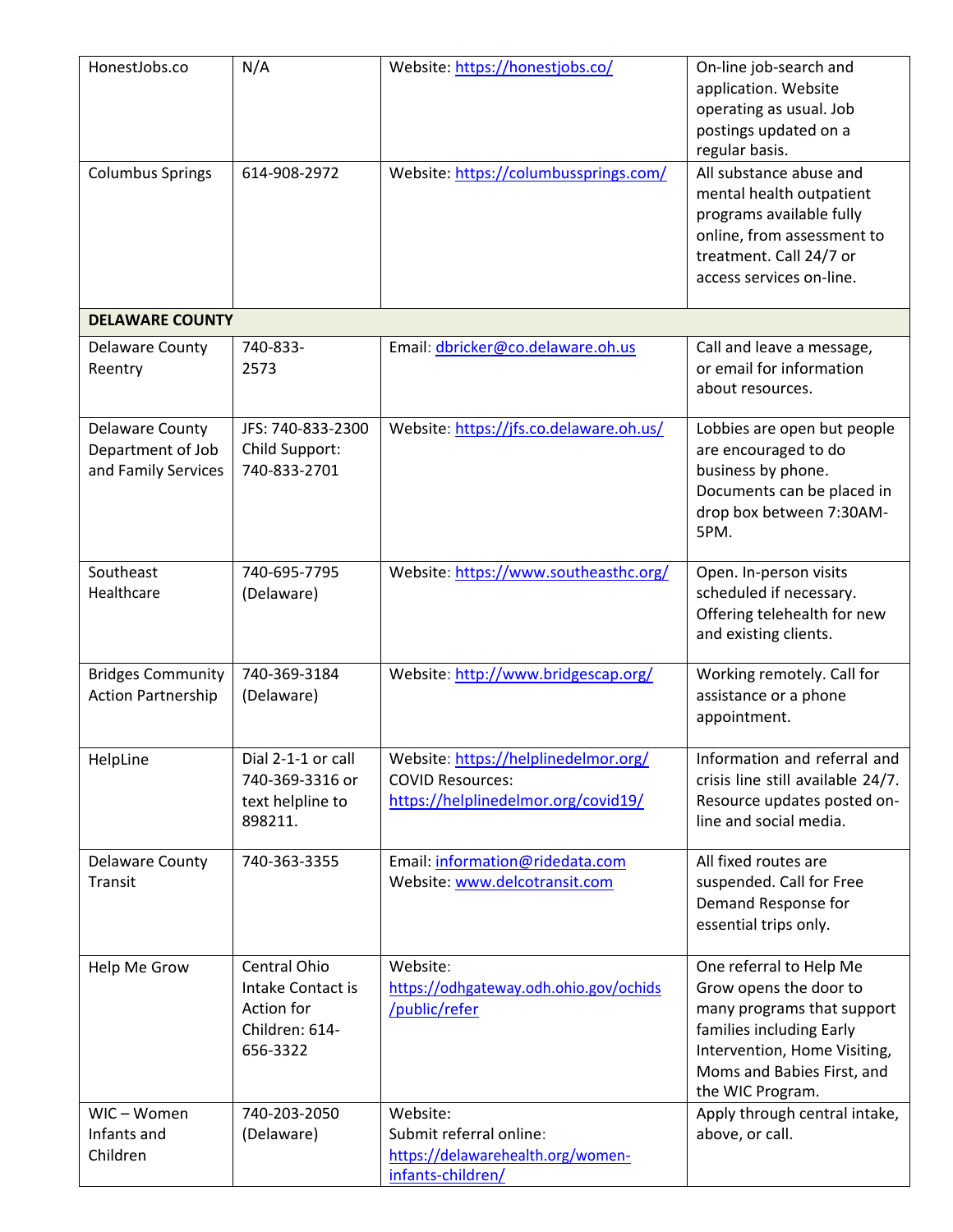| <b>FAIRFIELD COUNTY</b>                                                                                   |                                                                                                                                                            |                                                                                                                                                                                                                                                                                                                                                                              |                                                                                                                                                                                                                                                                                                                                                                                                 |
|-----------------------------------------------------------------------------------------------------------|------------------------------------------------------------------------------------------------------------------------------------------------------------|------------------------------------------------------------------------------------------------------------------------------------------------------------------------------------------------------------------------------------------------------------------------------------------------------------------------------------------------------------------------------|-------------------------------------------------------------------------------------------------------------------------------------------------------------------------------------------------------------------------------------------------------------------------------------------------------------------------------------------------------------------------------------------------|
| <b>Fairfield County</b><br><b>Reentry Coalition</b>                                                       | 740-652-7314                                                                                                                                               | Email:<br>valerie.carpico@fairfieldcountyohio.gov                                                                                                                                                                                                                                                                                                                            | No walk-ins. Call or email for<br>information about local<br>resources.                                                                                                                                                                                                                                                                                                                         |
| Lancaster-Fairfield<br><b>Community Action</b>                                                            | 740-653-4146                                                                                                                                               | Website: https://www.faircaa.org/                                                                                                                                                                                                                                                                                                                                            | Main facility open for<br>essential services, but doors<br>are locked. Call before<br>coming in. Non-emergency<br>services are suspended.                                                                                                                                                                                                                                                       |
| Fairfield County 2-<br>1-1 Information<br>and Referral<br>Services                                        | Dial 2-1-1 or call<br>740-687-0500.<br>Crisis Line<br>available 24/7:<br>740-687-TALK.                                                                     | Website:<br>https://www.fairfieldcounty211.org/<br><b>COVID resources:</b><br>https://www.fairfieldcounty211.org/COV<br>ID-19-Resources.html                                                                                                                                                                                                                                 | Open 8AM-4PM Mon-Thurs<br>and 8AM-noon Friday.<br>Resource listings updated<br>regularly and posted online<br>and social media.<br>Crisis Line still available 24/7.                                                                                                                                                                                                                            |
| <b>Fairfield County</b><br>Department of Job<br>and Family Services<br>- Public Assistance<br>Programs    | 740-652-7889<br>Public Assistance<br>Programs: Call 1-<br>844-640-6446 to<br>apply, renew, or<br>make changes for<br>cash, food, or<br>medical assistance. | Website: https://www.fcjfs.org/<br>Or go to www.benefits.ohio.gov to apply,<br>renew, or make changes for cash, food, or<br>medical assistance.                                                                                                                                                                                                                              | Offices closed to the public.<br>Services still available and<br>accessible without<br>requiring a visit inside the<br>agency. Documents for all<br>programs can be placed in<br>the drop box located off<br>the Main Street entrance.<br>Please do not leave cash or<br>checks in this box. No<br>longer accepting PRC<br>applications for assistance<br>due to exceeded available<br>funding. |
| <b>Fairfield County</b><br>Department of Job<br>and Family Services<br>- Workforce and<br>Ohio Means Jobs | 740-652-7889                                                                                                                                               | Direct Phone lines and email addresses<br>for workforce team:<br>https://www.fcjfs.org/services/jobs/faq<br>contact us                                                                                                                                                                                                                                                       | Office closed. Utilize<br>www.ohiomeansiobs.com. Or.<br>call.                                                                                                                                                                                                                                                                                                                                   |
| <b>Fairfield County</b><br>Department of Job<br>and Family Services<br>- Child Support                    | 740-652-7889                                                                                                                                               | Website:<br>https://www.fcjfs.org/services/child_suppo<br>rt<br>Direct phone lines and email addresses for<br>case managers:<br>https://www.fcjfs.org/services/child suppo<br>rt/contact_us<br>The state web portal provides online<br>access to report changes and view/print<br>case and payment information:<br>http://jfs.ohio.gov/ocs/custservwebporta<br>Iwelcome2.stm | Office closed. The best way<br>to report a change in your<br>Fairfield County Job and<br><b>Family Services Child</b><br>Support case is through the<br>state's web portal. Or, call.<br>Payments can be made in<br>person at the County's<br>Drive Thru Payment Center<br>located at 135 West<br>Chestnut Street, Lancaster.                                                                   |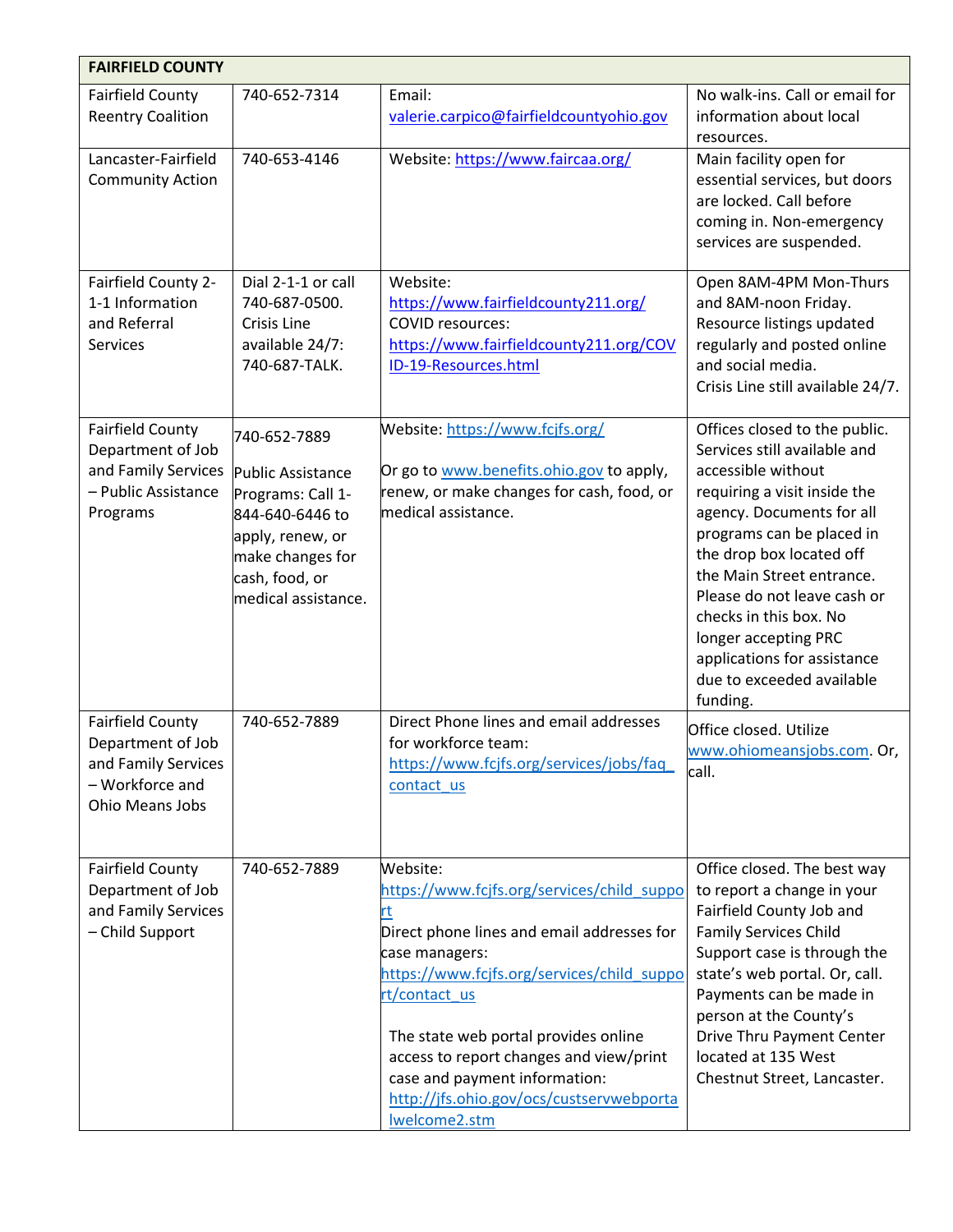| <b>KNOX COUNTY</b>                                                  |                                                                                                                            |                                                                                                                                   |                                                                                                                                                                                                                                                                                             |
|---------------------------------------------------------------------|----------------------------------------------------------------------------------------------------------------------------|-----------------------------------------------------------------------------------------------------------------------------------|---------------------------------------------------------------------------------------------------------------------------------------------------------------------------------------------------------------------------------------------------------------------------------------------|
| Kno-Ho-Co Ashland<br><b>Community Action</b><br>Commission          | 740-397-0378<br>(Knox County)                                                                                              | Website: https://www.knohoco.org/                                                                                                 | Open, but no face-to-face<br>appointments. Call first.                                                                                                                                                                                                                                      |
| Pathways of<br>Central Ohio                                         | Dial 2-1-1 or 800-<br>544-1601, or text<br>your zip code to<br>898211.                                                     | Website:<br>https://pathwaysofcentralohio.com/<br>Search for resources:<br>http://www.navigateresources.net/chic/<br>Search.aspx  | Lobby is closed. 2-1-1-/Crisis<br>Hotline and on-line resource<br>search still available 24/7.                                                                                                                                                                                              |
| <b>LICKING COUNTY</b>                                               |                                                                                                                            |                                                                                                                                   |                                                                                                                                                                                                                                                                                             |
| <b>Licking County</b><br><b>Reentry Alliance</b>                    | 740-527-3004<br>(voice mail)                                                                                               | Email: <i>Icreentry2019@gmail.com</i>                                                                                             | Call (leave voice message) or<br>email for information about<br>local resources.                                                                                                                                                                                                            |
| <b>Licking County</b><br>Department of Job<br>and Family Services   | Public assistance:<br>740-670-8988<br>Workforce<br>development:<br>740-670-8710                                            | http://www.lickingcountyjfs.com/home.a<br><b>Spx</b><br>Current Updates on Licking County Job &<br>Family Services Facebook Page. | Many services available on-<br>line or by phone. Drop box<br>for documents.                                                                                                                                                                                                                 |
| <b>LEADS Community</b><br><b>Action Agency</b>                      | 740-349-8606                                                                                                               | Website: http://leadscaa.org/                                                                                                     | Open and accepting<br>applications for Energy<br>Assistance Programs, but no<br>face-to-face appointments.                                                                                                                                                                                  |
| Pathways of<br><b>Central Ohio</b>                                  | Dial 2-1-1 or 800-<br>544-1601, or text<br>your zip code to<br>898211. In Licking<br>County, call 740-<br>345-HELP (4357). | Website:<br>https://pathwaysofcentralohio.com/<br>Search for resources:<br>http://www.navigateresources.net/chic/<br>Search.aspx  | Lobby is closed. 2-1-1-/Crisis<br>Hotline and on-line resource<br>search still available 24/7.                                                                                                                                                                                              |
| Licking<br>County<br>Alcoholism<br>Prevention<br>Program<br>(LAPP)  | (740) 366-7303<br>MAT: 740-915-1492<br>Outreach Case<br>Manager: 740-334-<br>0139                                          | Website: https://lapp.cc/<br>Facebook:<br>www.facebook.com/LAPPohio/                                                              | Group activities suspended;<br>other activities completed by<br>phone or per counselor<br>discretion. Access to the<br>building is limited.<br>Hours of operation:<br>8AM-5PM Mon-Thurs and<br>8AM-2PM Fri. All intakes and<br>assessments completed by<br>telephone 9AM-2PM Mon-<br>Thurs. |
| <b>MADISON COUNTY</b>                                               |                                                                                                                            |                                                                                                                                   |                                                                                                                                                                                                                                                                                             |
| <b>Bridges Community</b><br>Action Partnership                      | 740-852-3511<br>(Madison County)                                                                                           | Website: http://www.bridgescap.org/                                                                                               | Working remotely. Call for<br>assistance or a phone<br>appointment.                                                                                                                                                                                                                         |
| United Way of<br>Clark,<br>Champaign and<br><b>Madison Counties</b> | Dial 2-1-1 or call<br>855-868-9088                                                                                         | Website: https://www.uwccmc.org/<br>Search for resources:<br>https://www.uwccmc.org/2-1-1                                         | 2-1-1 and searchable<br>database available 24/7.                                                                                                                                                                                                                                            |